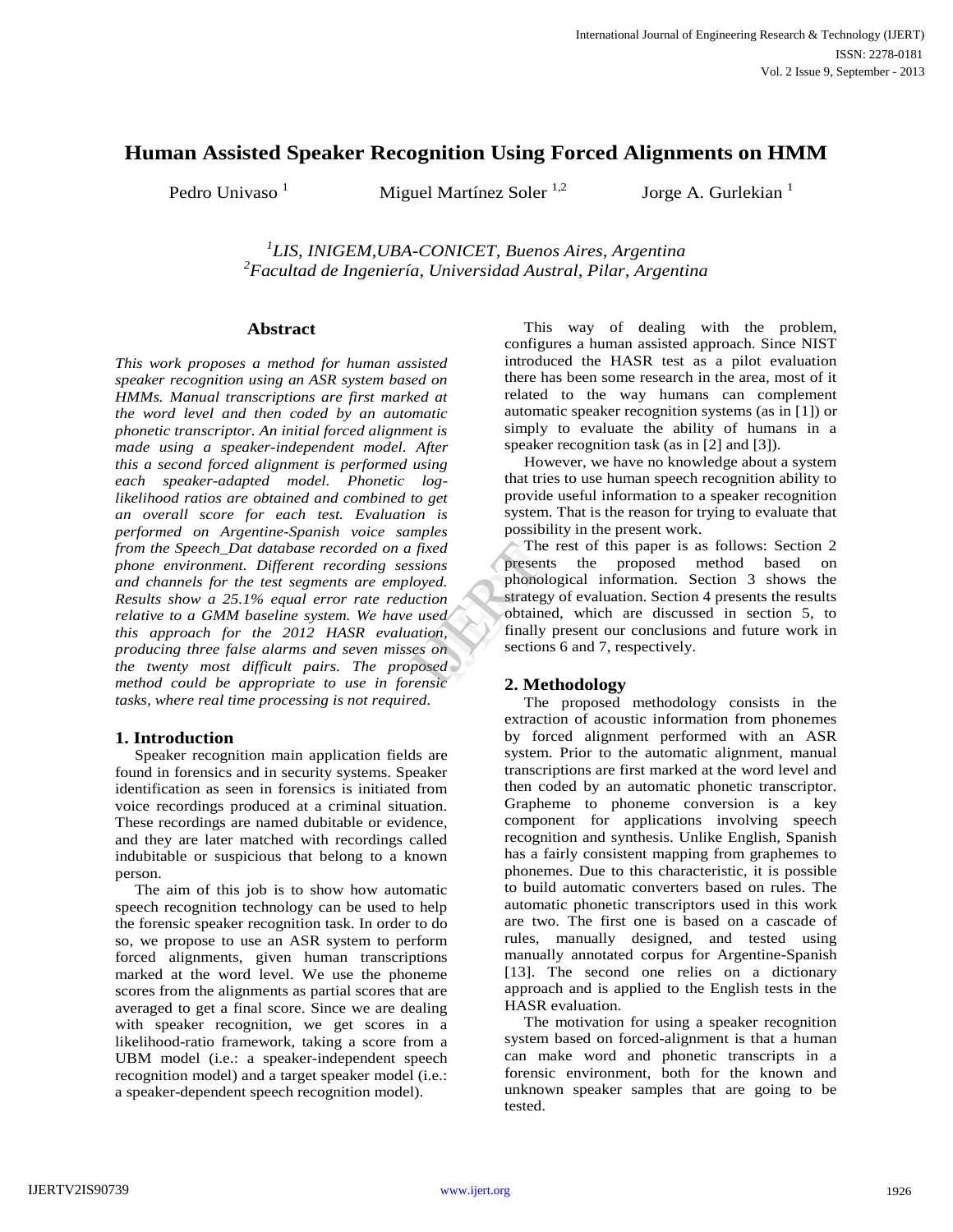#### **2.1 GMM Models**

A GMM model can be viewed as an HMM with a unique single state. We implemented our GMM model as an HMM with that single state, but adding to it a silence model. This silence model is not used in the decision stage (i.e.: no scores are computed on them), but it is useful as a voice activity detector.

Our reference GMM model is based on the Universal Background Model approach presented by Reynolds et. al. in [5]. Bayesian adaptation via maximum a posteriori estimation (MAP) is used to adapt speaker models from the UBM. A simplified schematic of the speaker recognition system based on the GMM-UBM methodology can be seen in Fig. 1.

This model makes no use of the manual transcriptions and its only purpose is to serve as a baseline system.



**Figure 1. GMM-UBM methodology**

# **2.2 Hidden Markov Models**

Fig. 2 shows the procedure used in this study to recognize speakers using an HMM-based ASR system. The generation of a universal reference (UBM) speaker acoustic model was performed by a training process in stages according to the methodology proposed by Young [6] for ASR systems. HMMs are usually built to model either single isolated phones or context-dependent triphones. We chose the latter approach in this work.



#### **Figure 2. HMM-UBM methodology.**

Target model adaptation was conducted similarly to the case of GMM, re-estimating each HMM triphone model with information of the target speaker. We employ forced alignment to get scores from model-segment pairs, one comparing the UBM model with the test segment, and the other comparing the target adapted model with the test segment. In both of them, a Viterbi algorithm uses a word network to align human made transcriptions.

In the final stage of comparative analysis, we calculate average log-likelihoods for each aligned phoneme to finally obtain overall average values for each model-segment pair comparison. These two values show how well both the UBM model and target adapted model explain the data observed in the test segment. A final score is computed as a log-likelihood ratio between both model scores.

However, we have three scoring strategy variations for computing the average log-likelihoods that was mentioned in the previous paragraph. The first one consists in normalizing phone scores by the number of scores that appeared in the test utterance. This corresponds to the HMM method in the tables below. The second one consists in computing an average score for each phone that appeared in the sentence and after that, normalizing by the number of phones that appeared in the sentence. We call this approach HMMphn in further tables. Finally, the last one (denoted DHMM), consists in computing taking into account each phoneme in accordance with its discrimination factor. The discrimination factor (Table 1) was calculated based on the log-likelihood-ratio cost function  $(C_{\text{llr}})$ [9] using the HMM method, with a phoneme at a time, over the training data. Correspondent and the last<br>
The correspondence and of phones<br>
this appropriate that computing<br>
accordance and computing<br>
accordance

#### **Table 1. Phoneme discrimination ranking based on Cllr and DHMM Discrimination Factor (Dfi).**

| Rnk           | Phoneme                 | $\overline{C_{l t_2}}$ | Dfi |
|---------------|-------------------------|------------------------|-----|
| 1             | $\overline{\mathbf{n}}$ | 0.58                   | 3,5 |
|               | t                       | 0.58                   | 3,4 |
| $\frac{2}{3}$ | o                       | 0,60                   | 3,3 |
|               | s                       | 0,81                   | 2,5 |
| 4567          | $\mathbf m$             | 0,93                   | 2,2 |
|               | N                       | 0,93                   | 2,2 |
|               | k                       | 0,94                   | 2,1 |
| $^{\rm 8}$    | J                       | 1,00                   | 1,0 |
| 9             | R                       | 1,00                   | 1,0 |
| 10            | z                       | 1,02                   | 1,0 |
| 11            | f                       | 1,04                   | 1,0 |
| 12            | g                       | 1,04                   | 1,0 |
| 13            | u                       | 1,04                   | 1,0 |
| 14            | Н                       | 1,08                   | 1,0 |
| 15            | x                       | 1,08                   | 1,0 |
| 16            | r                       | 1,14                   | 1,0 |
| 17            | h                       | 1,15                   | 1,0 |
| 18            | a                       | 1,21                   | 1,0 |
| 19            | w                       | 1,23                   | 1,0 |
| 20            | B<br>i                  | 1,25                   | 1,0 |
| 21            |                         | 1,31                   | 1,0 |
| 22            |                         | 1,32                   | 1,0 |
| 23            |                         | 1,39                   | 1,0 |
| 24            |                         | 1,42                   | 1,0 |
| 25            |                         | 1,44                   | 1,0 |
| 26            |                         | 1,61                   | 1,0 |
| 27            |                         | 1,64                   | 1,0 |
| 28            |                         | 1,76                   | 1,0 |
| 29            | PedljGDbC               | 1,82                   | 1,0 |
| 30            |                         | 1,99                   | 1,0 |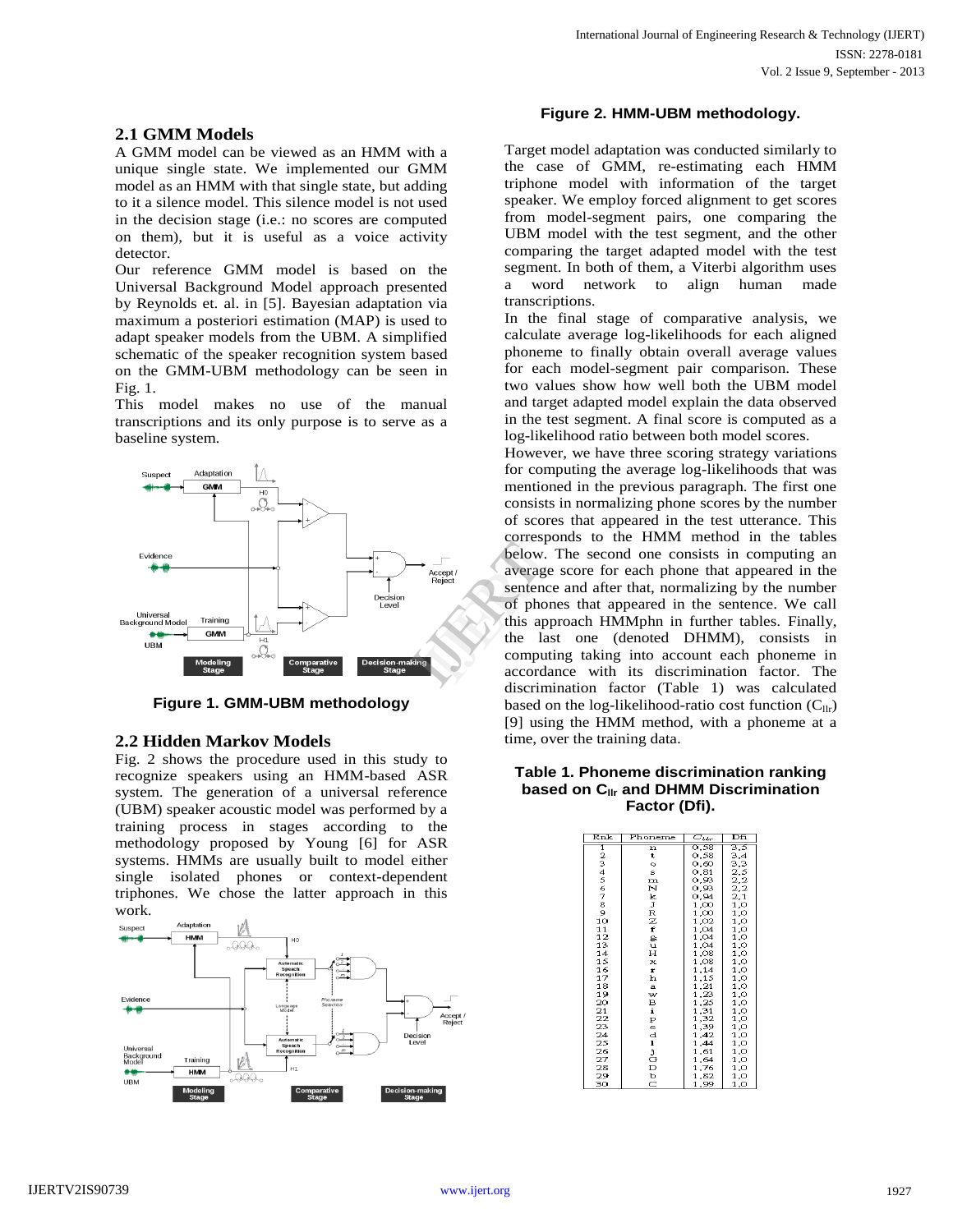The final score, using the phoneme discrimination factor, was computed with the following equation:

$$
LL = \frac{1}{\sum_{i} Df i} \cdot \sum_{i} (Df i \cdot LL i) \qquad (1)
$$

Where *LLi* is the log-likelihood considering only the *i* phone, and *Dfi* is the discrimination factor for the *i* phone. The discrimination factor takes the following values:

$$
Df\hat{i} = 2/C_{llr} \qquad \text{if } C_{llr} < 1\nDf\hat{i} = 1 \qquad \text{if } C_{llr} \ge 1
$$

All these values were computed using the training corpus data.

# **3. Evaluation**

Two different experiments will be presented in this section. The first one is a speaker recognition test that was performed using the proposed methodology on an Argentine-Spanish database augmented with recent recordings of a subset of speaker in mismatched condition. The second experiment was held during the NIST Human Assisted Speaker Recognition evaluation that took place as a part of NIST SRE 2012 evaluation.

## **3. Database**

The database used in this work is part of the SALA I Project (SpeechDat Across Latin America) [7]. The style of speaking corresponds to read paragraphs taken from newspapers and books of Argentina or developed by linguists. Recordings were made through the fixed telephone network through a computer equipped with an AVM-ISDN-A1 board and a basic access interface ISDN (BRI).

The SALA I corpus [8] was divided in five dialectal regions. We used utterances from the South region in order to build the UBM model and target speaker models. This training corpus comprises 1,301 utterances, with a total of 9,948 words, corresponding to a vocabulary of 2,722 different words, issued by 136 speakers (47 males and 89 females) for an overall 99 minutes of recording. From the total 136 speakers, 130 were used to build the UBM model and the remaining 6 speakers to build target models.

For the testing corpus, we localized six subjects (3 male and 3 female) that were present in the SALA I recordings that took place eleven years ago. They were recorded with the same protocol used in SALA I, but using a direct laptop microphone rather than a phone channel. This testing corpus contains 4 utterances for each speaker, leading to 24 utterances for the whole set. These 24 segments are compared to the six target models, resulting in 144 test pairs (24 target and 120 non-target).

# **3.1 Implementation**

Audio segments were coded at 8 kHz, 16 bit. Signal mean subtraction was used to eliminate any offset from the analog recording stage. We employed a 25 ms Hamming window at a 10 ms rate, a pre-emphasis filter (coeff=0.97), and energy normalization to get 13 MFCC coefficients with delta and acceleration. These coefficients were used as input features to train GMM a HMM models on HTK Toolkit ver. 3.4 [6].

# **4. Results**

Table 2 shows comparative results of equal error rate, Cmin<sub>llr</sub> and C<sub>llr</sub> for tests performed using the original waves without filtering. Table 3, on the other hand, shows the same error metrics using test segments that were passed through a G.712 filter [4]. This filter simulates the transmission characteristics of pulse-code modulation channels and was used for channel compensation since the training data was produced over a phone channel while the test on a direct laptop microphone. The performance improvement after filtering is apparent.

The use of zero normalization or Z-Norm, another method for handling channel mismatch conditions that have been mainly applied to verification, resulted in a worse performance than filtering, and so these results are not shown in this paper. The use of the conditions<br>
ook conditions<br>
on the conditions<br>
of the conditions<br>
of the conditions<br>
of the conditions<br>  $\begin{array}{ccc} \text{I} & \text{I} & \text{I} \\ \text{I} & \text{I} & \text{I} \\ \text{I} & \text{II} & \text{II} \\ \text{II} & \text{II} & \text{II} \\ \text{II} & \text{II} & \text{II} \\ \text{II}$ 

In order to evaluate the effectiveness of the proposed approach an experiment with a baseline HMM system without manual transcription (i.e. a typical ASR system) was performed. A  $C_{llr}$  of 1.34 (vs. 1.24) for the original waves and a  $C_{\text{llr}}$  of 0.84 (vs. 0.78) for the filtered ones show that forcedalignment produces an average improvement of 7% over an ASR baseline with a word recognition accuracy of 71.51%.

Since no calibration was performed, we will analyse differences among systems assessing discrimination error by means of the  $C_{\text{min}}$ <sub>IIr</sub> metric. However,  $C_{\text{llr}}$  was included also to show how the mismatched condition affects the calibration error.

**Table 2. Equal error rate (EER), Cmin**<sub>IIr</sub>, **and Cllr for the experiments on SALA I, testing on mismatched condition without filtering.**

| Method        | EER $(%$ | $Cmin_{\text{llr}}$ | ંllr |
|---------------|----------|---------------------|------|
| <b>GMM</b>    | 25.0     | 0.62                | 1.25 |
| <b>HMM</b>    | 20.8     | 0.51                | 1.24 |
| <b>HMMphn</b> | 20.8     | 0.51                | 1.19 |
| DHMM          | 20.8     | 0.49                | 09   |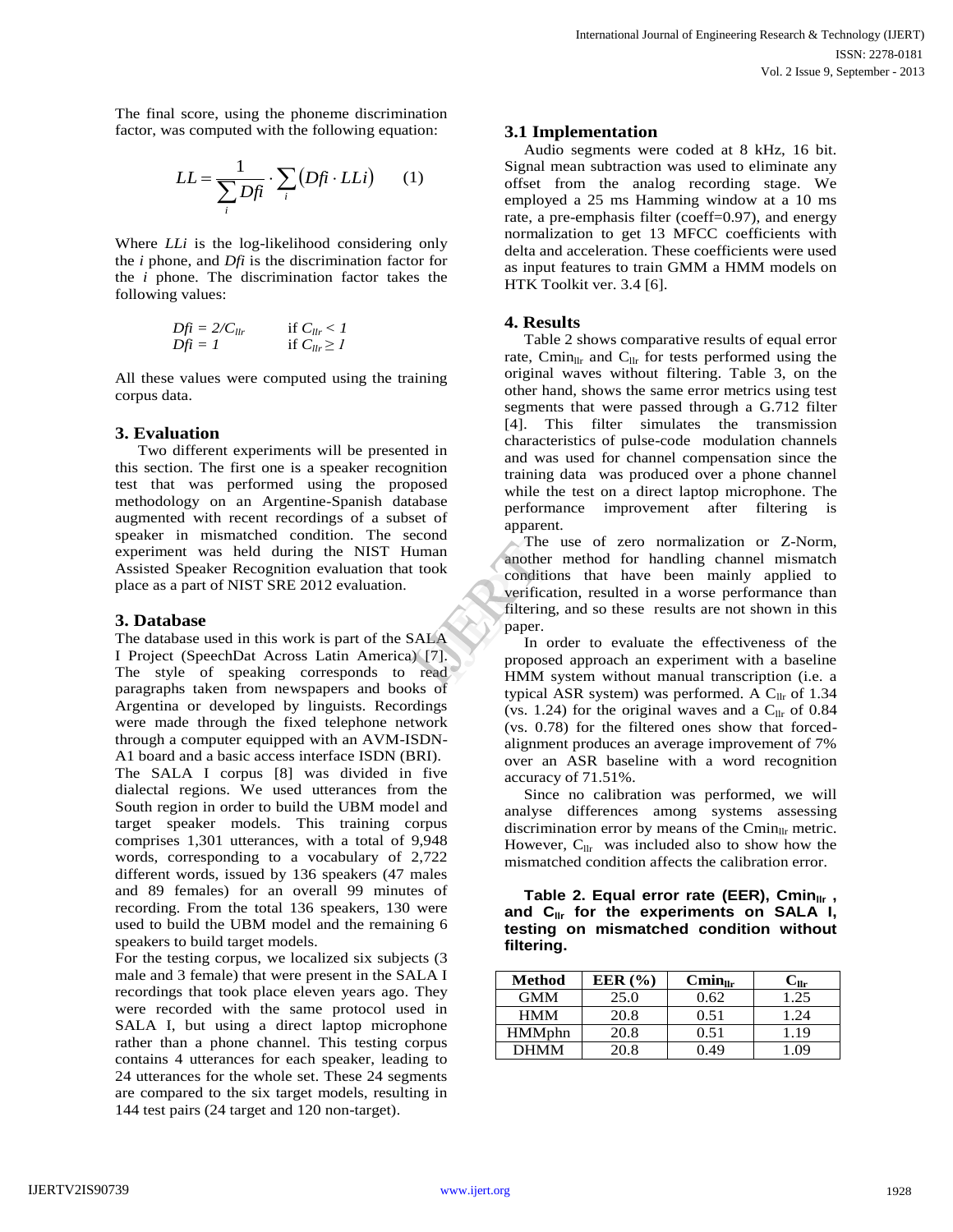#### Table 3. Equal error rate (EER), Cmin<sub>IIr</sub>, and **Cllr for the experiments on SALA I, testing on mismatched condition after passing a G.712 filter.**

| <b>Method</b> | EER $(%$ | $Cmin_{llr}$ | $\mathbf{C}_{\mathbf{H}\mathbf{r}}$ |
|---------------|----------|--------------|-------------------------------------|
| <b>GMM</b>    | 16.7     | 0.57         | 0.87                                |
| <b>HMM</b>    | 16.7     | 0.38         | 0.78                                |
| <b>HMMphn</b> | 12.9     | 0.38         | 0.77                                |
| <b>DHMM</b>   | 12.5     | 0.38         | ገ 7በ                                |

### **4.1. HASR 2012**

The Human Assisted Speaker Recognition 2012 evaluation was a pilot evaluation that took place during the NIST 2012 Speaker Recognition Evaluation as an attempt to address the question of how humans can effectively interact with automatic speaker recognition technology. Participants were allowed to combine automatic processing with human involvement. To accommodate different interests and levels of effort, two test sets were offered by NIST, one with 20 trials (HASR1), and one with 200 trials (HASR2).

Each test consisted in comparing a speaker in a telephone conversation excerpt with another one in an interview segment, recorded in high quality. Trials were delivered one at a time. A participant had to submit a score for the first trial in order to get the second one, then submit a score for that one in order to get the third, and so on. We chose the short HASR1 protocol, which contained the 20 most difficult pairs, since the time complexity of Viterbi algorithm made impossible to process 200 tests in time for the submission deadline.

The LIS submission to HASR 2012 consisted in scores produced by a system that implements the method described in this paper, adding manual wave edition in order to filter out bad quality segments (i.e. sections with noise, non-speech activity, other speaker voices, etc.). Since we did not have an American English labelled data base, we used an open source speaker independent ASR model from Carnegie Mellon University [11] as our UBM (trained on Communicator Corpus [12]). We used this model to adapt it to the target speaker utterances by multi-class MLLR. The phonetic classes used for multi-class MLLR adaptation were the same as in [10]. A set of impostor models was also adapted to perform T-Score normalization. The wave segments used as impostors were taken from the 2008 NIST 10sec training data and short3 test data, taking excerpts in English only.

Since we needed phoneme transcriptions to perform normalization, we produced 56 non-native human transcripts for 10sec segments taken randomly. The normalization set labels were completed using ASR transcripts provided by a similar number of short3 segments.

Scores were computed as it was described previously in the methodology section for the

HMMphn system, but selecting scores from vowel, diphthong, nasal and liquid phones only, since they showed to be more robust when tested in a development data set. After that, T-Norm was applied to produce the final scores. The whole process was run on a slightly modified version of the CMU Sphinx3 engine that does not perform score scaling.

Results for this system on HASR 2012 data are shown on Table 4. In our original submission, we did not apply any filtering to the interview segments of HASR1 trials. We got three false alarms and seven misses on those 20 pairs using a threshold determined using a development set. However, after performing the experiments described above, we applied the filter to the 20 tests in order to measure whether there is an improvement in performance or not.

#### **Table 4. Equal error rate, Cmin<sub>llr</sub>, and C<sub>IIr</sub> for the experiments on HASR1 data, testing on mismatched condition before and after passing a G.712 filter.**

| Condition      | EER $(% )$ | $Cmin_{u_r}$ | `∠llr ∶ |
|----------------|------------|--------------|---------|
| Original       | 65.0       | O 82         | .10     |
| $G.172$ filter |            |              | -10-    |

#### **5. Discussion**

Results of HMM forced alignment show the best performance among all experiments. The use of forced alignments guided by a human proved in this work a clear improvement over a GMM model. This results support the idea that forensic speaker recognition could benefit from this basic idea of using the known text to produce forced alignments and then to continue with an automatic recognition paradigm using a universal background model of a language region. Moreover, forensic scientists could select portions of the test segment to be used, given some standard procedure (i.e.: standard metrics for assessing quality, energy level, presence of other speaker, etc.). Exercise one<br>
the Results<br>
The S. Discuss<br>
the Results<br>
20<br>
This work a<br>
20<br>
This results<br>
This results<br>
This results

However, it must be noticed that in order to successfully implement a speaker recognition system of this type, we need to add some session compensation mechanism which proves to be successful in eliminating inter-session variability. In this sense, the drop in performance that we got due to mismatched condition, even after filtering, tells us that there is some variability that was not modeled. In this respect, the mismatch due to aging must have contributed significantly.

Regarding the HASR1 tests, the Cmin $_{\text{llr}}$  metric shows that the system had some discrimination power, despite the poor EER. The situation improved after filtering the interview segments, however. Considering that the transcripts were made by non-native speakers, we believe that the poor performance could be explained, at least in